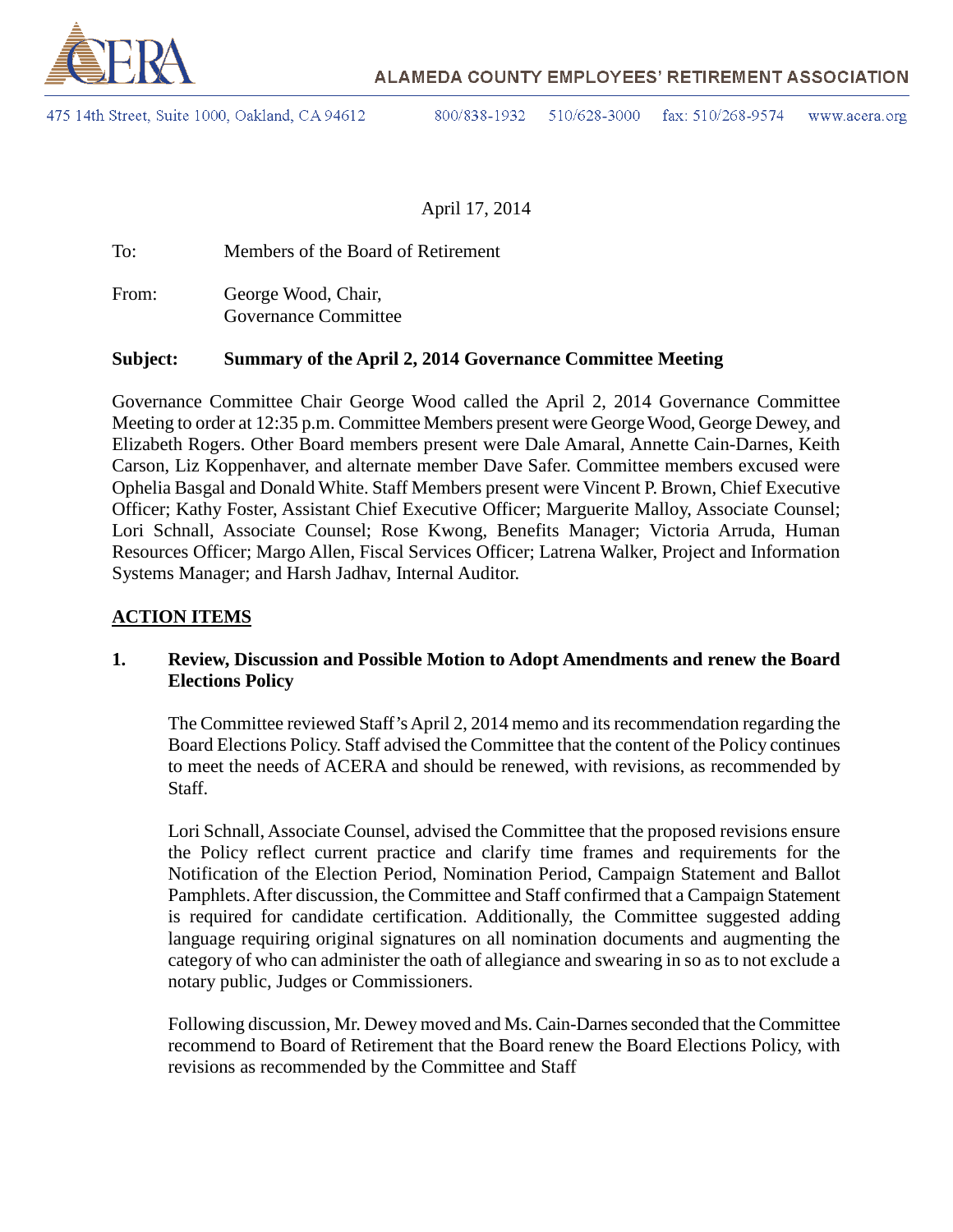The motion was approved, by a vote of 7 yes votes (*Amaral, Cain-Darnes, Carson, Dewey, Koppenhaver, Rogers, Wood*), 0 no votes, 0 abstentions, and 0 recusals, the following recommendation to the Board of Retirement.

### **2. Review, Discussion and Possible Motion to Adopt Amendments and renew the Committee Operations Policy**

The Committee reviewed Staff's April 2, 2014 memo and its recommendation regarding the Committee Operations Policy.

Lori Schnall, Associate Counsel, advised the Committee that proposed revisions are as follows: (1) The Committee Operations Policy shall be read in conjunction with the Board Operations Policy be read together; (2) Upgrade Robert's Rules of Order to the Newly Revised 11th Edition to serve as reference for the conduct of meetings; (3) Update time frame for the Committee work plan; and (4) Provide guidance when the Committee Chair and Vice Chair are absent or vacant.After discussion, the Committee and Staff clarified that in the event the Retiree Committee Chair is absent from the Retiree Committee meeting the Alternate Retiree shall not chair the meeting.

Following discussion, Ms. Rogers moved and Mr. Amaral seconded that the Committee recommend to Board of Retirement that the Board renew the Committee Operations Policy, with revisions as recommended by the Committee and Staff.

The motion was approved, by a vote of 7 yes votes (*Amaral, Cain-Darnes, Carson, Dewey, Koppenhaver, Rogers, Wood*), 0 no votes, 0 abstentions, and0 recusals, the following recommendation to the Board of Retirement.

## **3. Review, Discussion and Possible Motion to Adopt Amendments and renew the Board Operations Policy**

The Committee reviewed Staff's April 2, 2014 memo and its recommendation regarding the Board Operations Policy.

Lori Schnall, Associate Counsel, highlighted some of the proposed revisions. The Board Operations Policy shall be read in conjunction with the Committee Operations Policy and Robert's Rules of Order shall be upgraded to the Newly Revised 11th Edition to serve as reference for the conduct of meetings. Additionally the proposals clarify (1) that the term of office length shall be specified at the time of the election, (2) quorum requirements and conformance to the Board Regulations, (3) rules regarding public input; (4) committee of the whole and (4) teleconferencing. After discussion, including statements that clarified the Brown Act provides for the ability to conduct teleconferencing regardless of whether or not it is included in the policy, the Committee requested that reference teleconferencing be deleted but that Staff provide the Board with a memo listing the requirements for teleconferencing under the Brown Act.